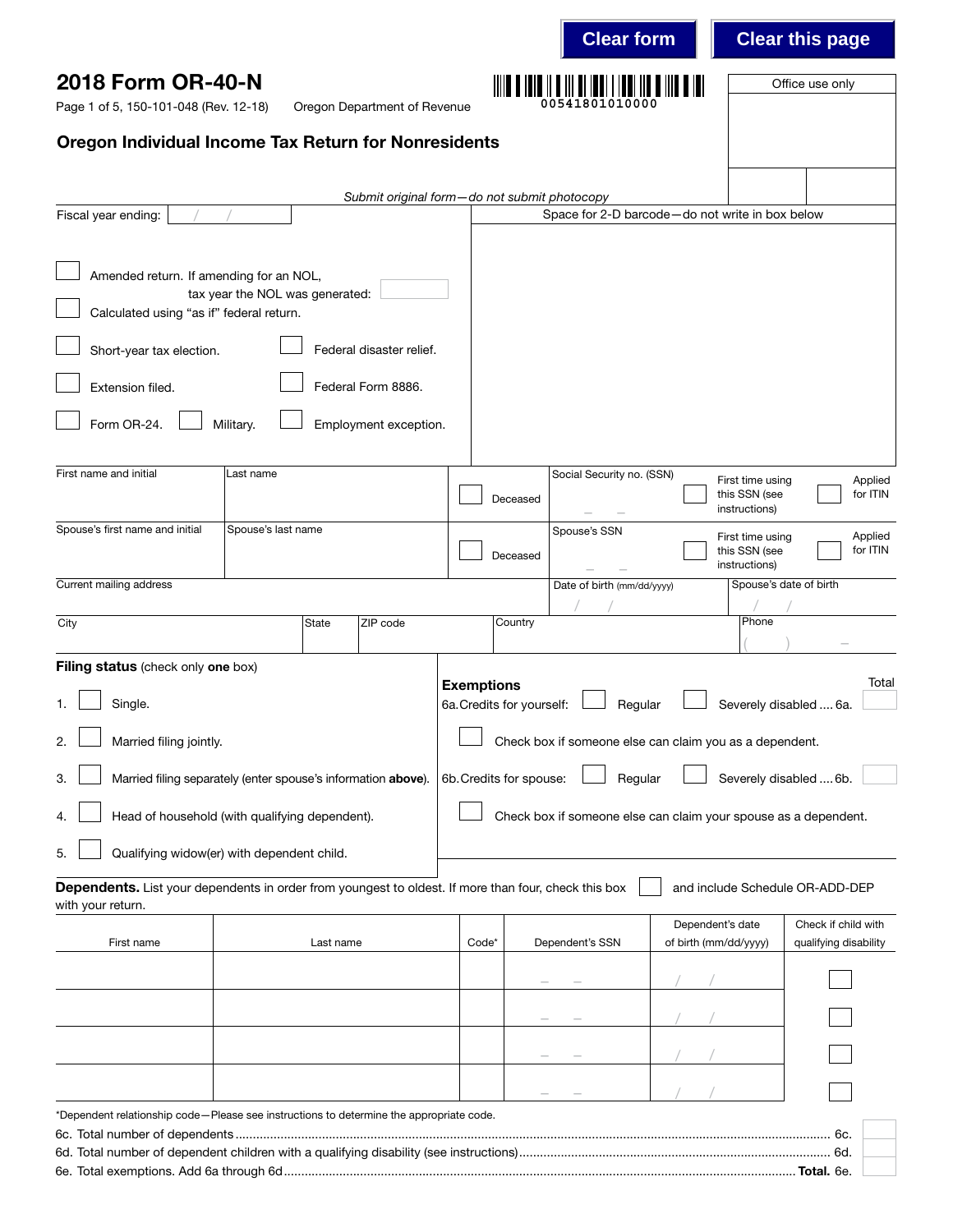## 2018 Form OR-40-N

Page 2 of 5, 150-101-048 (Rev. 12-18) Oregon Department of Revenue



**Clear form Clear this page**

| Name | SSN              |
|------|------------------|
|      | $\sim$<br>$\sim$ |
|      |                  |

## Income **Income Federal column (F)** Oregon column (S)

|     | 7. Wages, salaries, and other pay for work from federal Form 1040, line 1. |     |     |      |        |
|-----|----------------------------------------------------------------------------|-----|-----|------|--------|
|     |                                                                            | 7F. | .00 | 7S.  | .00    |
| 8.  |                                                                            |     | .00 | 8S.  | .00    |
| 9.  |                                                                            |     | .00 | 9S.  | .00    |
| 10. | State and local income tax refunds from federal Schedule 1, line 10 10F.   |     | .00 | 10S. | .00    |
| 11. |                                                                            |     | .00 | 11S. | . $00$ |
| 12. | Business income or loss from federal Schedule 1, line 12 12F.              |     | .00 | 12S. | .00    |
| 13. |                                                                            |     | .00 | 13S. | .00    |
| 14. |                                                                            |     | .00 | 14S. | .00    |
| 15. | IRAs, pensions, and annuities from federal Form 1040, line 4b.  15F.       |     | .00 | 15S. | .00    |
| 16. | Reserved.                                                                  |     |     |      |        |
| 17. | Schedule E income or loss from federal Schedule 1, line 17 17F.            |     | .00 | 17S. | .00    |
| 18. | Farm income or loss from federal Schedule 1, line 18.  18F.                |     | .00 | 18S. | .00    |
| 19. | Social Security benefits from federal Form 1040, line 5b and  19F.         |     | .00 | 19S. | .00    |
|     | unemployment and other income from federal Schedule 1, lines 19-21.        |     |     |      |        |
| 20. |                                                                            |     | .00 | 20S. | .00    |
|     | <b>Adjustments</b>                                                         |     |     |      |        |
|     | 21. IRA or SEP and SIMPLE contributions, federal Schedule 1,               |     |     |      |        |
|     |                                                                            |     | .00 | 21S. | .00    |
| 22. | Education deductions from federal Schedule 1, lines 23 and 33 22F.         |     | .00 | 22S. | .00    |
| 23. |                                                                            |     | .00 | 23S. | .00    |
| 24. | Deduction for self-employment tax from federal Schedule 1, line 27 24F.    |     | .00 | 24S. | .00    |
| 25. | Self-employed health insurance deduction from federal                      |     |     |      |        |
|     |                                                                            |     | .00 | 25S. | .00    |
| 26. |                                                                            |     | .00 | 26S. | .00    |
| 27. | Total adjustments from Schedule OR-ASC-NP, section 1 27F.                  |     | .00 | 27S. | .00    |

### Additions

| 30. | Total additions from Schedule OR-ASC-NP, section 2<br>30F | 30 <sub>S</sub> |  |
|-----|-----------------------------------------------------------|-----------------|--|
|     | 31. Income after additions. Add lines 29 and 30.          |                 |  |

#### **Subtractions**

| 32. Social Security and tier 1 Railroad Retirement Board benefits included             |  |      |
|----------------------------------------------------------------------------------------|--|------|
|                                                                                        |  |      |
|                                                                                        |  | 33S. |
|                                                                                        |  | 34S. |
| 35. Oregon percentage. Line $34S \div \text{line } 34F$ (not more than $100.0\%$ ) 35. |  | $\%$ |

28. Total adjustments. Add lines 21 through 27.............................................. 28F. 28S. 29. Income after adjustments. Line 20 minus line 28....................................... 29F. 29S.

| 33S.          |  |
|---------------|--|
| 34S.          |  |
| $\frac{0}{0}$ |  |

. 00 . 00

. 00  $\bigcirc$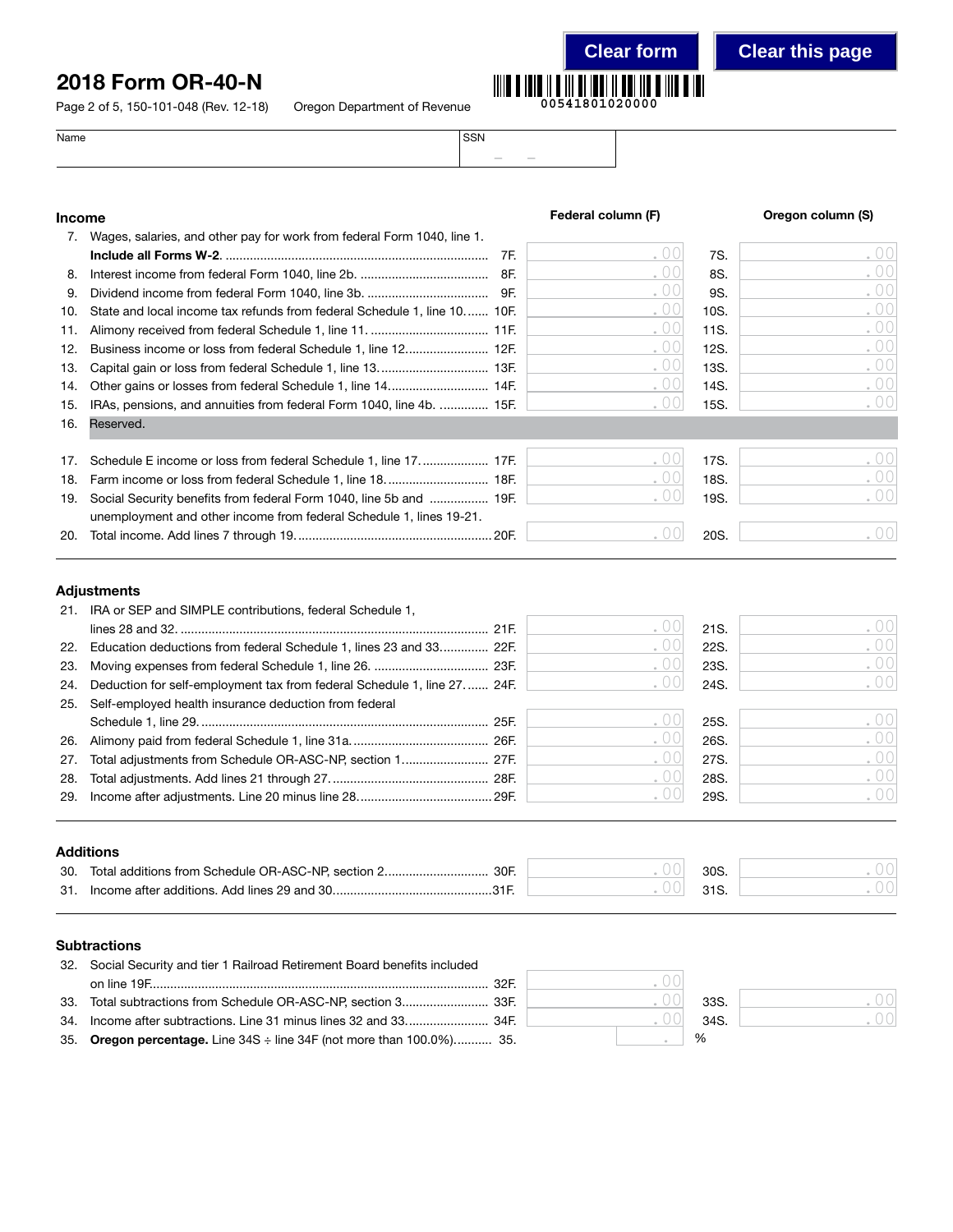**Clear form Clear this page**

# 2018 Form OR-40-N

Page 3 of 5, 150-101-048 (Rev. 12-18) Oregon D

| )epartment of Revenue | 00541801030000 |
|-----------------------|----------------|
|                       |                |

| $1$ aye $3$ OI 3, 130 - 101 - 040 (11ev. 12 - 10) | Oregon Department or nevenue |                  | ------------ |  |
|---------------------------------------------------|------------------------------|------------------|--------------|--|
| Name                                              |                              | SSN              |              |  |
|                                                   |                              | $\sim$<br>$\sim$ |              |  |

|            | <b>Deductions and modifications</b>                                                                                                                                                                                                        |              |                 |
|------------|--------------------------------------------------------------------------------------------------------------------------------------------------------------------------------------------------------------------------------------------|--------------|-----------------|
| 36.        |                                                                                                                                                                                                                                            | 36.          | 00              |
| 37.        | Oregon itemized deductions. Enter your Oregon itemized deductions from Schedule OR-A, line 23. If you                                                                                                                                      |              |                 |
|            |                                                                                                                                                                                                                                            |              | . $00$          |
| 38.        |                                                                                                                                                                                                                                            |              | .00             |
|            | 65 or older $38b.$<br>You were: 38a.<br><b>Blind</b><br>Your spouse was: 38c.<br>65 or older<br>38d.                                                                                                                                       | <b>Blind</b> |                 |
| 39.        |                                                                                                                                                                                                                                            |              | .00             |
| 40.        |                                                                                                                                                                                                                                            |              | .00             |
| 41.        |                                                                                                                                                                                                                                            |              | .00             |
| 42.        |                                                                                                                                                                                                                                            |              | .00             |
| 43.        |                                                                                                                                                                                                                                            |              | .00             |
| 44.        |                                                                                                                                                                                                                                            |              | .00             |
| 45.        |                                                                                                                                                                                                                                            |              | .00             |
| 47.<br>48. | Oregon tax<br>46. Tax. Check the appropriate box if you're using an alternative method to calculate your tax (see instructions) 46.<br>Schedule OR-PTE-NR<br>Schedule OR-FIA-40-N<br>Worksheet OR-FCG<br>46c.<br>46 <sub>b</sub> .<br>46a. |              | 00<br>.00<br>00 |
| 49.        | <b>Standard and carryforward credits</b>                                                                                                                                                                                                   |              | .00             |
| 50.        |                                                                                                                                                                                                                                            |              | 00              |
| 51.        |                                                                                                                                                                                                                                            |              | .00             |
| 52.        |                                                                                                                                                                                                                                            |              | . $00$          |
| 53.        | Total carryforward credits claimed this year from Schedule OR-ASC-NP, section 6. Line 53 can't be more                                                                                                                                     |              |                 |
|            |                                                                                                                                                                                                                                            |              | .00             |
|            |                                                                                                                                                                                                                                            |              | .00             |
|            | Payments and refundable credits                                                                                                                                                                                                            |              |                 |
| 55.        |                                                                                                                                                                                                                                            |              | 00              |
| 56.        |                                                                                                                                                                                                                                            |              | 00              |
| 57.        | Estimated tax payments for 2018. Include all payments you made prior to the filing date of this return,                                                                                                                                    |              |                 |
|            | including real estate transactions. Do not include the amount you already reported on line 56.  57.                                                                                                                                        |              | 00              |
| 58.        |                                                                                                                                                                                                                                            |              | .00             |
| 59.        |                                                                                                                                                                                                                                            | 59.          | 00              |
| 60.        | Reserved.                                                                                                                                                                                                                                  |              |                 |
| 61.        |                                                                                                                                                                                                                                            |              | . 00            |
| 62.        |                                                                                                                                                                                                                                            |              | 00              |
|            |                                                                                                                                                                                                                                            |              |                 |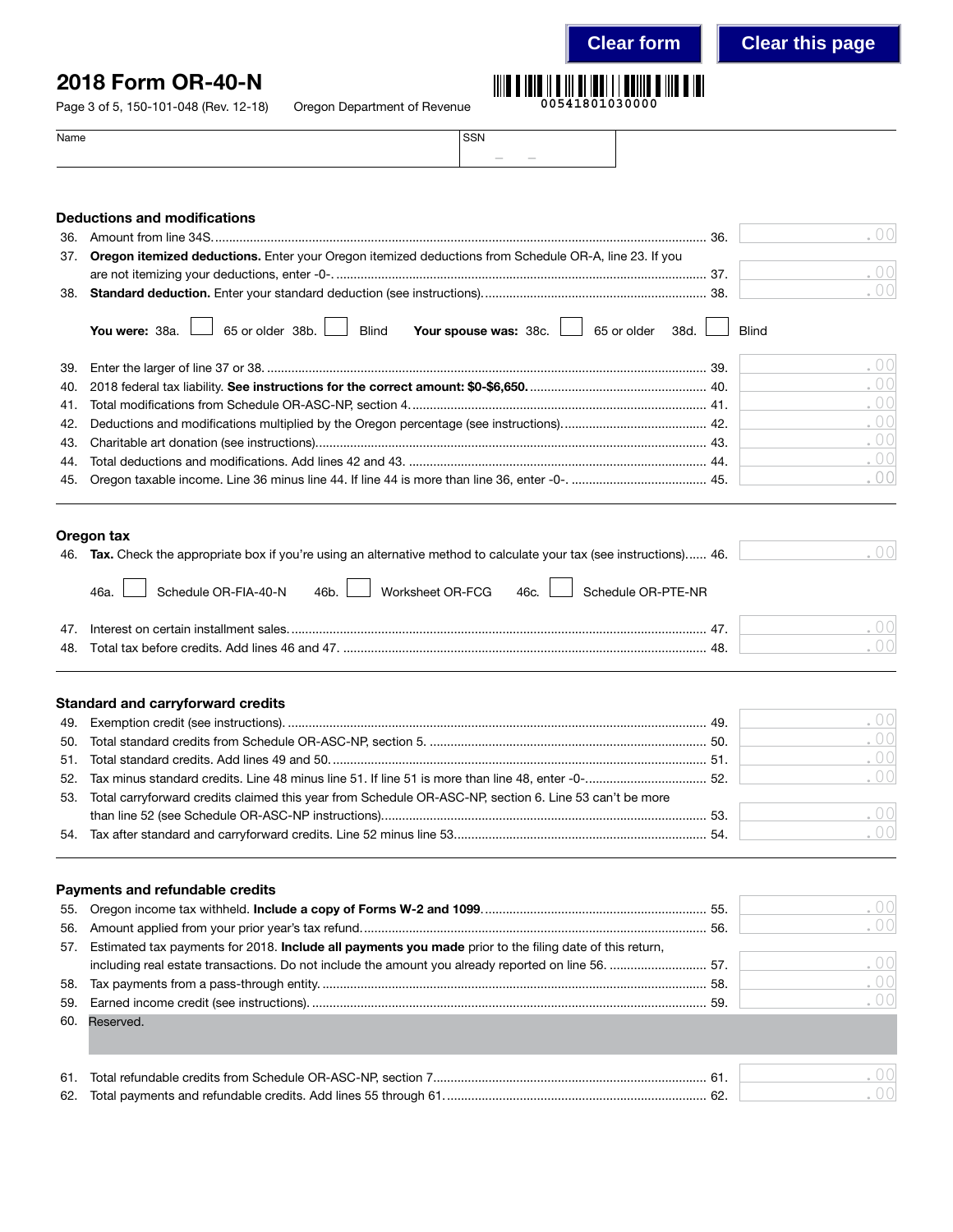## 2018 Form OR-40-N

Page 4 of 5, 150-101-048 (Rev. 12-18) Oregon Department of Revenue

|  | 00541801040000 |  |  |  |  |
|--|----------------|--|--|--|--|

| Name | <b>SSN</b>                                                                                                                                                                                                                                                                                                                                                                                                                                                                           |  |
|------|--------------------------------------------------------------------------------------------------------------------------------------------------------------------------------------------------------------------------------------------------------------------------------------------------------------------------------------------------------------------------------------------------------------------------------------------------------------------------------------|--|
|      | $\frac{1}{2} \left( \frac{1}{2} \right) \left( \frac{1}{2} \right) \left( \frac{1}{2} \right) \left( \frac{1}{2} \right) \left( \frac{1}{2} \right) \left( \frac{1}{2} \right) \left( \frac{1}{2} \right) \left( \frac{1}{2} \right) \left( \frac{1}{2} \right) \left( \frac{1}{2} \right) \left( \frac{1}{2} \right) \left( \frac{1}{2} \right) \left( \frac{1}{2} \right) \left( \frac{1}{2} \right) \left( \frac{1}{2} \right) \left( \frac{1}{2} \right) \left( \frac$<br>$\sim$ |  |

#### Tax to pay or refund

|  | $\left( \begin{array}{c} 0 \\ 0 \end{array} \right)$ |
|--|------------------------------------------------------|
|  |                                                      |

Exception number from Form OR-10, line 1: 66a. Check box if you annualized: 66b.

|                                                                                                 | .00 |
|-------------------------------------------------------------------------------------------------|-----|
| 68. Net tax including penalty and interest. Line 64 plus line 67This is the amount you owe. 68. | .00 |
|                                                                                                 | .00 |
|                                                                                                 | .00 |
|                                                                                                 | .00 |
|                                                                                                 | .00 |
|                                                                                                 | .00 |
|                                                                                                 | .00 |

### Direct deposit

75. For direct deposit of your refund, see instructions. Check the box if this refund will go to an account outside the United States:  $\frac{1}{2}$ 

| Type of account: Cohecking or Collections |  |  |
|-------------------------------------------|--|--|
| Routing number:                           |  |  |
| Account number:                           |  |  |
| Reserved                                  |  |  |

| ∩                 |
|-------------------|
| $\bigcap$<br>0    |
| $\bigcap \bigcap$ |
| 0 <sup>0</sup>    |
| $\left( \right)$  |
| $\cap \cap$       |
|                   |